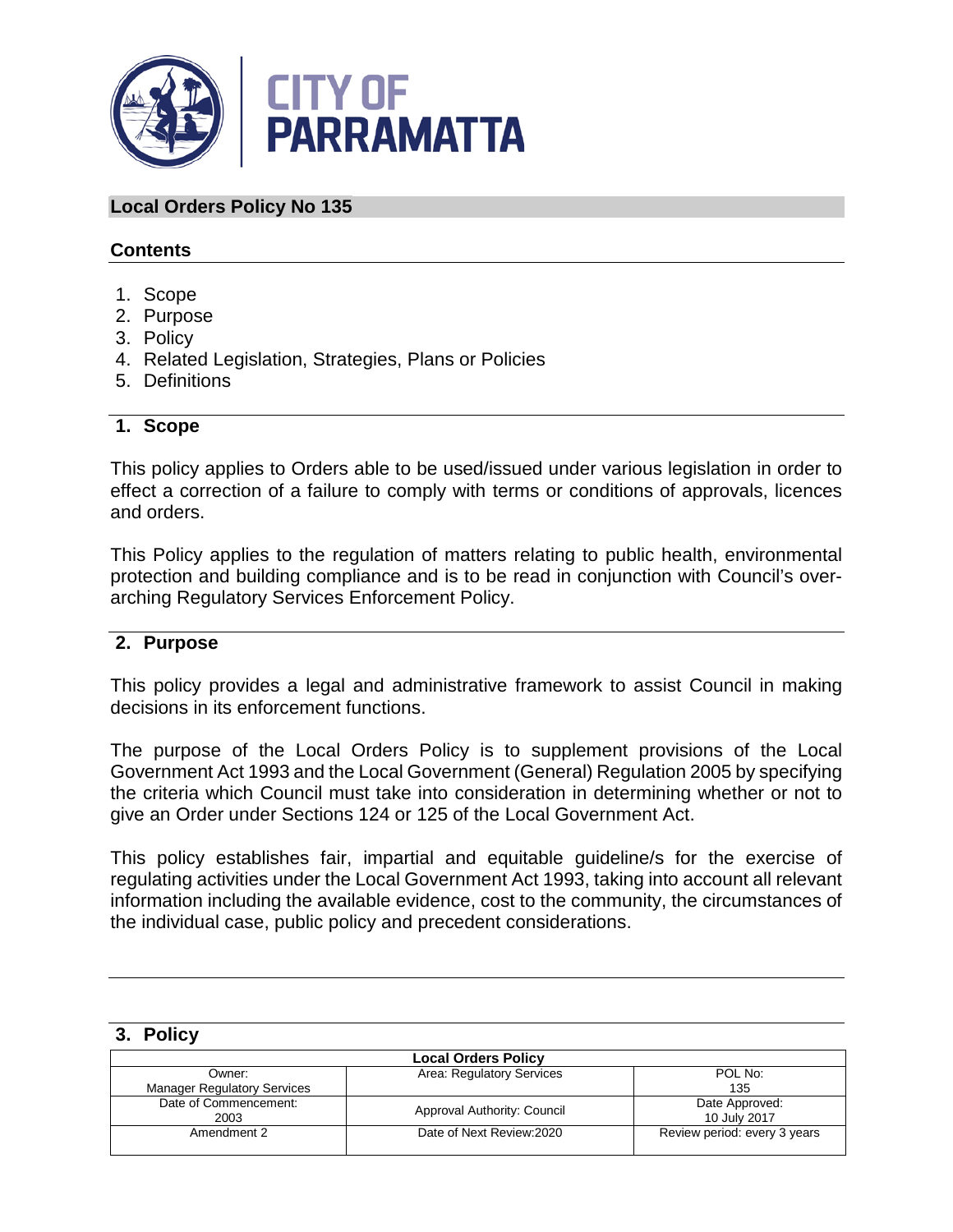

3.1.The Orders Schedule related to this Policy is detailed in Section 124 of the Local Government Act 1993.

The giving of an order is not mandatory and is at the discretion of the Council authorised investigating officer whether or not the circumstances meet the applicable criteria for that order. The criteria shall only apply to a person if Council serves an Order under Section 124 of the Local Government Act, to that effect on that person.

3.2.The following are the circumstances in which an Order may be given and the criteria that must be considered. In areas where it is considered that the circumstances for the particular Order are self-explanatory or do not apply, no additional criteria have been provided.

## **3.2.1 Order 5 Criteria**

Orders may be issued under this criteria where a person(s) fails to comply with the relevant standards or requirements set or made by or under this Act or under the Local Government Act 1919.

## **i. Order 5(a) - A camping ground, caravan park or manufactured home estate:**

Manufactured home estates, Caravan parks and camping grounds must be kept to the standards prescribed by the Local Government (General) Regulation 2005 as amended.

## **ii. Order 5(b) - A moveable dwelling or manufactured home:**

Local Government (General) Regulation 2005 as amended.

## **iii. Order 5(d) - A place of shared accommodation:**

Places of shared accommodation must be kept to the standards prescribed by the Local Government (General) Regulation 2005 – Schedule 2, Part 1 - Standards for Places of Shared Accommodation as amended.

| <b>Local Orders Policy</b>         |                             |                              |
|------------------------------------|-----------------------------|------------------------------|
| Owner:                             | Area: Regulatory Services   | POL No:                      |
| <b>Manager Regulatory Services</b> |                             | 135                          |
| Date of Commencement:              | Approval Authority: Council | Date Approved:               |
| 2003                               |                             | 10 July 2017                 |
| Amendment 2                        | Date of Next Review: 2020   | Review period: every 3 years |
|                                    |                             |                              |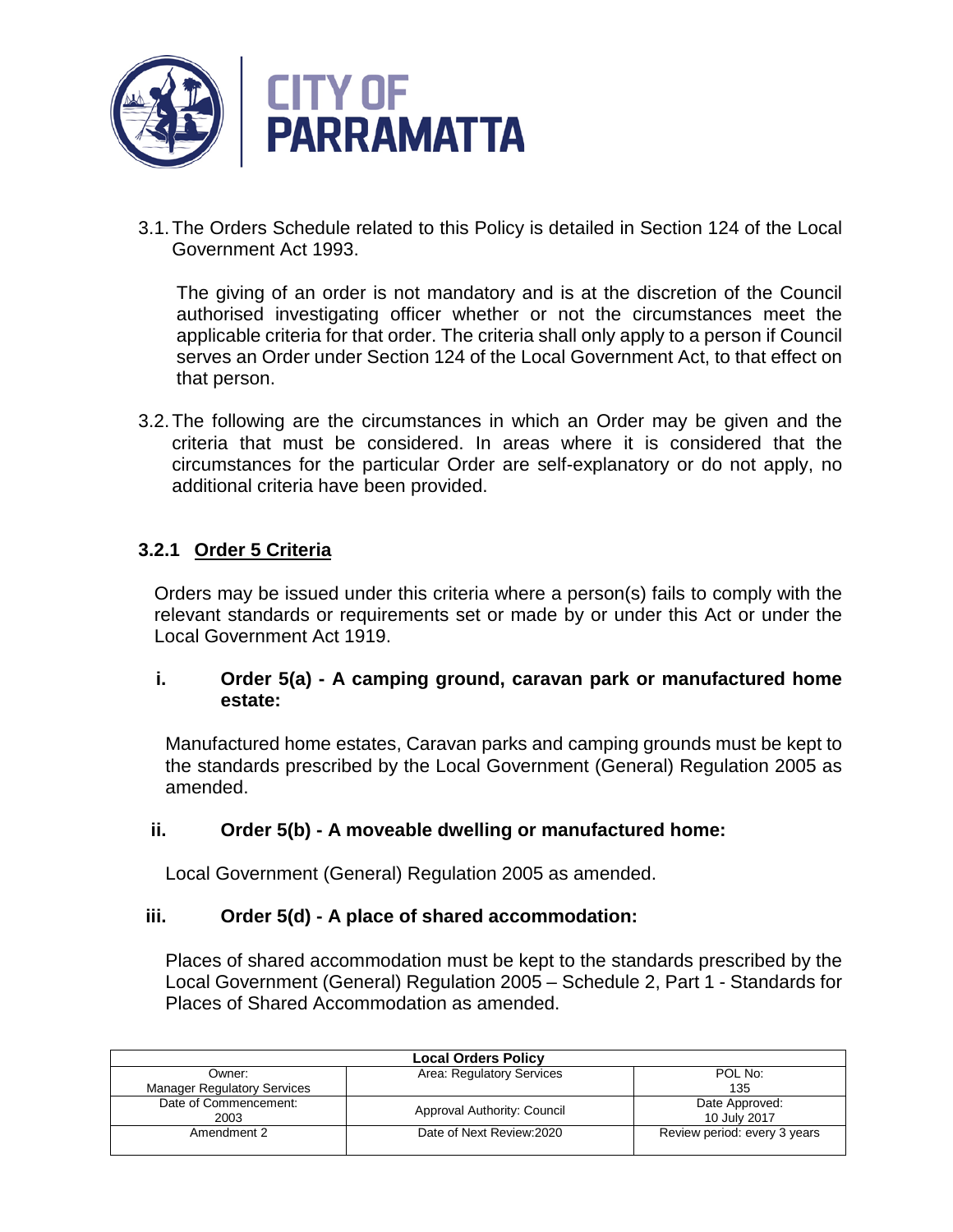

## **iv. Order 5(e) - A Hairdressers Shops or Beauty Salon:**

Hairdresser shops and Beauty salons must be kept to the standards as prescribed by the Local Government (General) Regulation 2005, Schedule 2, Part 2 – Standards for Hairdressers Shops and Part 3 – Standards for Beauty Salons as applicable and as amended.

The Skin Penetration Guidelines issued by the NSW Department of Health and AS 1668, parts 1 and 2 are also required to be satisfied by hairdresser's shops and beauty salons this Order.

Hairdressers shops and beauty salons are subject to registration and yearly inspections by Council. Fees and charges also apply.

## **v. Order 5(f) - A Mortuary:**

Mortuaries must be kept to the standards under the Local Government (General) Regulation 2005, Schedule 2, Part4 – Standards for Mortuaries.

## **3.2.2 Order 7 Criteria – Fencing Adjacent to Public Land**

Orders may be issued under this Criteria where the need for public health, safety or convenience renders it necessary or expedient to do so and there is no adequate fence between the land and public place

Council will require the installation of fencing where there are conditions that affect public health, safety or convenience, such as the dumping of rubbish on land or a site, whether built upon or not, that has become, or is likely to become a threat to public health and safety.

Adequate fencing should be erected that:

- a) achieves a clear distinction between private and public land and adequately restricts access to the private land by an unauthorised person;
- b) is sufficient to overcome the problems or conditions affecting public health, safety or convenience;
- c) meets the following general requirements:

| <b>Local Orders Policy</b>         |                             |                              |
|------------------------------------|-----------------------------|------------------------------|
| Owner:                             | Area: Regulatory Services   | POL No:                      |
| <b>Manager Regulatory Services</b> |                             | 135                          |
| Date of Commencement:              | Approval Authority: Council | Date Approved:               |
| 2003                               |                             | 10 July 2017                 |
| Amendment 2                        | Date of Next Review: 2020   | Review period: every 3 years |
|                                    |                             |                              |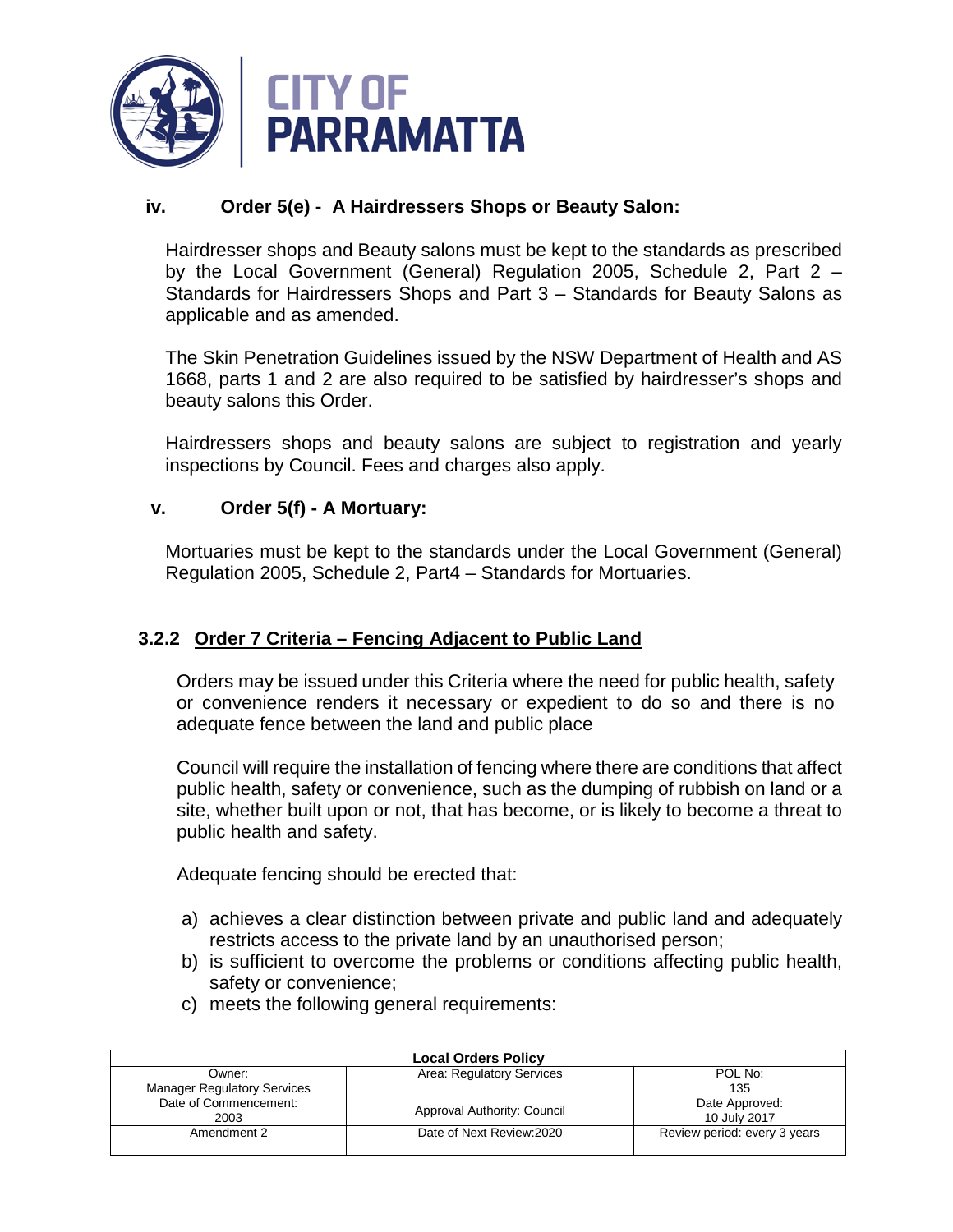

- i. the fencing must be structurally sound;
- ii. the fencing is not to be constructed of defective or dangerous materials such as corrugated iron sheets;
- iii. the fencing must not pose a safety risk to the public; and
- iv. the fencing must not be unsightly and should complement the amenity of the area; and
- v. the fencing must be between 1.5 and 1.8 metres in height.

Certain fences such as those constructed of brick or masonry may require a separate development approval before construction.

Fences erected under this order are to be removed when the land or site is managed so the conditions affecting public health, safety or convenience no longer exist.

## **3.2.3 Order 8 Criteria – Property Numbering**

Orders may be used under this Criteria where premises have a frontage to an entrance from a road and there are no property number(s) that can readily be seen and understood from the road.

Premises must be clearly identified by number, or other identification, in a manner that can be understood clearly from the road. Apart from public convenience, identification of premises is vital for swift response by emergency services to locate dwellings.

At least one street number of a minimum height of 65 millimetres should be in a position where it is visually prominent from the street, such as on a letterbox, front fence or near a well-lit front entrance.

The street number to be displayed on premises must be the number allocated to the premises by Council.

## **3.2.4 Order 9 Criteria – Fencing of a Hole or Waterhole**

Orders may be used under this Criteria where a hole or waterhole is or may become dangerous to life.

A swimming pool, spa or the like, other than a pool or spa in the course of

| <b>Local Orders Policy</b>         |                             |                              |
|------------------------------------|-----------------------------|------------------------------|
| Owner:                             | Area: Regulatory Services   | POL No:                      |
| <b>Manager Regulatory Services</b> |                             | 135                          |
| Date of Commencement:              |                             | Date Approved:               |
| 2003                               | Approval Authority: Council | 10 July 2017                 |
| Amendment 2                        | Date of Next Review: 2020   | Review period: every 3 years |
|                                    |                             |                              |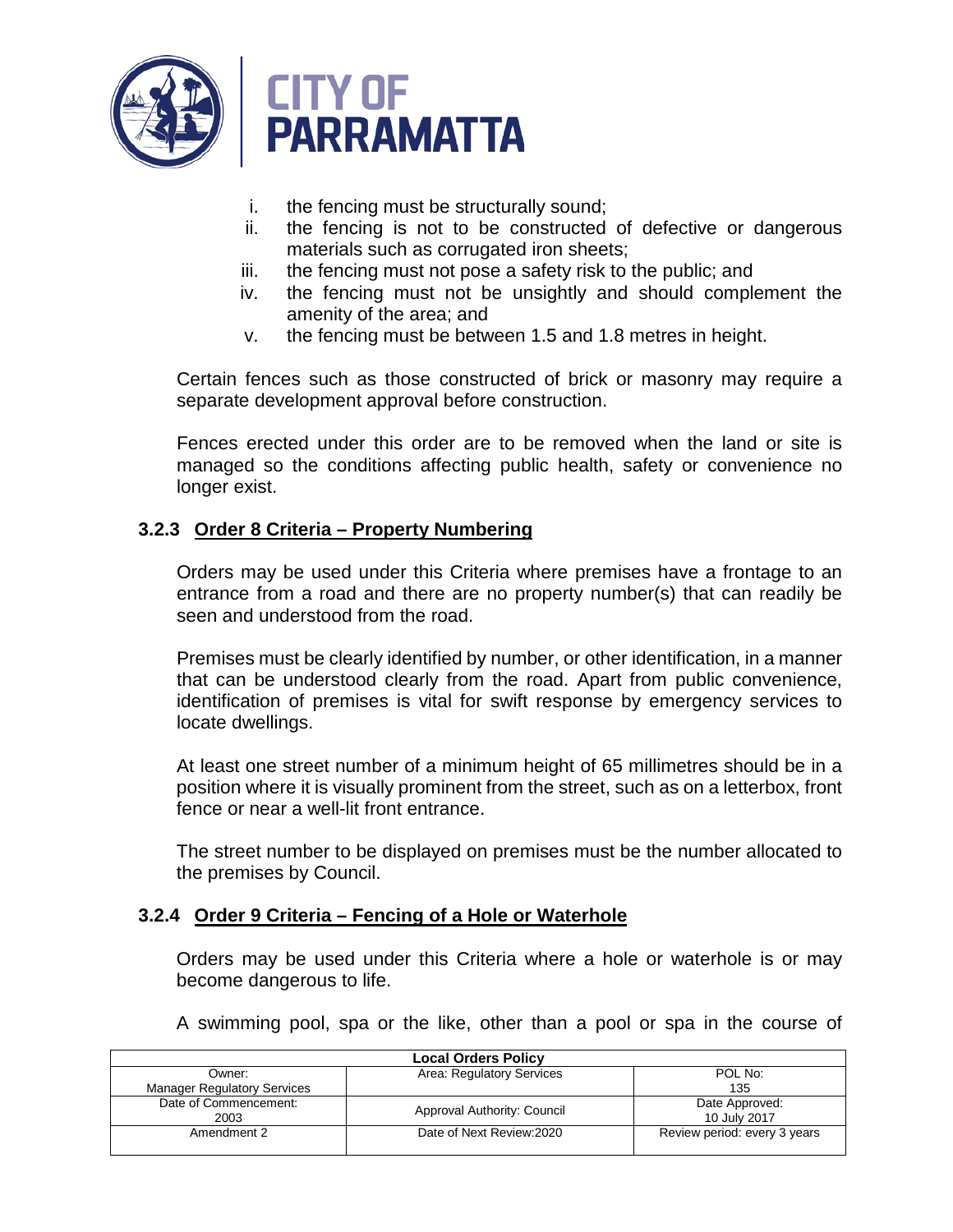

construction, will not be considered a waterhole for the purposes of this order. These structures must comply with the requirements of the Swimming Pools Act 1992.

A hole includes excavations for the purposes of building, where such sites have been abandoned or delayed in construction.

A hole or waterhole will be considered dangerous to life by its accessibility and by the manner in which it is maintained and/or the creation of other likely impediments to public health and safety, such as if a waterhole presents a potential breeding ground for mosquitoes.

A hole or waterhole must not be accessible by the public and must be maintained so the water does not pose a health or safety risk to persons.

In the case of an order requiring a waterhole or hole to be fenced, the fencing must:

- a) separate the hole or waterhole from any residential building on the premises and from any place (whether public or private) adjoining the premises;
- b) be between a height of 1.5 and 1.8 metres,
- c) be constructed of chain wire,
- d) be structurally sound;
- e) not be constructed of defective or dangerous materials such as corrugated iron sheets;
- f) not pose a safety risk to the public and
- g) not be unsightly and should complement the amenity of the area.

Any gates within the fence are to be provided with suitable locks.

If the waterhole is required to be emptied, the water must be flocked or another suitable treatment used to prevent sediment from leaving the property, which could impact on waterways.

A waterhole must be maintained so that it does not provide or be likely to provide a breeding ground for mosquitoes.

## **3.2.5 Order 10 Criteria – Unsightly Matter near Public Land**

| <b>Local Orders Policy</b>         |                             |                              |  |
|------------------------------------|-----------------------------|------------------------------|--|
| Owner:                             | Area: Regulatory Services   | POL No:                      |  |
| <b>Manager Regulatory Services</b> |                             | 135                          |  |
| Date of Commencement:              | Approval Authority: Council | Date Approved:               |  |
| 2003                               |                             | 10 July 2017                 |  |
| Amendment 2                        | Date of Next Review: 2020   | Review period: every 3 years |  |
|                                    |                             |                              |  |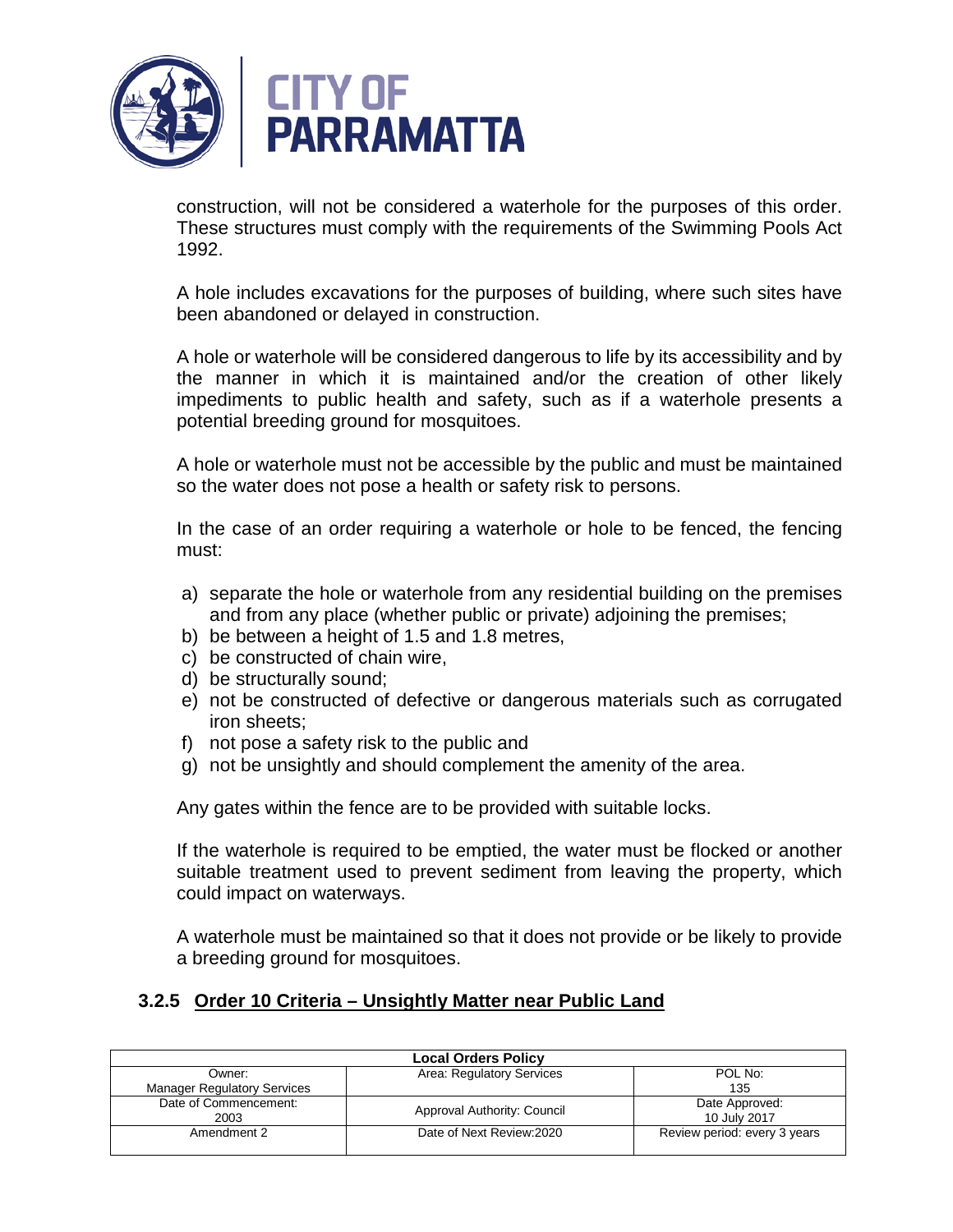

Orders may be issued under this Criteria where land is used for storage of articles or matter so as to create or be likely to create unsightly conditions.

Fencing, covering or screening of articles and/or matter from view shall only be permitted on premises for which the consent of council has been obtained beforehand for the storage of such articles or matter.

Articles or matter must not be stored in a manner that will create or be likely to create unsightly conditions. Any such articles or matter must be removed, stacked or covered in an appropriate manner, or fences or screens erected or trees planted, as specified in the order.

Articles or matter that will be deemed unsightly includes, but is not limited to:

- derelict motor vehicles, caravans, trailers, boats and their components and parts;
- machinery, equipment and appliances;
- building materials;
- firewood:
- any industrial or commercial waste products;
- any recycled material:
- furniture and household goods; and
- other sundry refuse.

Articles or matter required to be removed must be relocated or disposed of in an appropriate manner, such as to an authorised waste/recycling facility.

Articles or matter must be stacked in an appropriate and safe manner. Articles or matter required to be stacked should be kept to a height of no less than 300 millimetres above ground level and no less than 300 millimetres distance clear of fences, buildings and walls so as to prevent the likelihood of the harbourage of vermin.

Fences or screens required to be erected must be sufficient to shield view from the unsightly articles or matter and must meet requirements as specified in the order.

Fences or screens erected under this order are to be removed when there are no longer any unsightly conditions being created from the storage of articles or matter.

| <b>Local Orders Policy</b>         |                             |                              |
|------------------------------------|-----------------------------|------------------------------|
| Owner:                             | Area: Regulatory Services   | POL No:                      |
| <b>Manager Regulatory Services</b> |                             | 135                          |
| Date of Commencement:              | Approval Authority: Council | Date Approved:               |
| 2003                               |                             | 10 July 2017                 |
| Amendment 2                        | Date of Next Review: 2020   | Review period: every 3 years |
|                                    |                             |                              |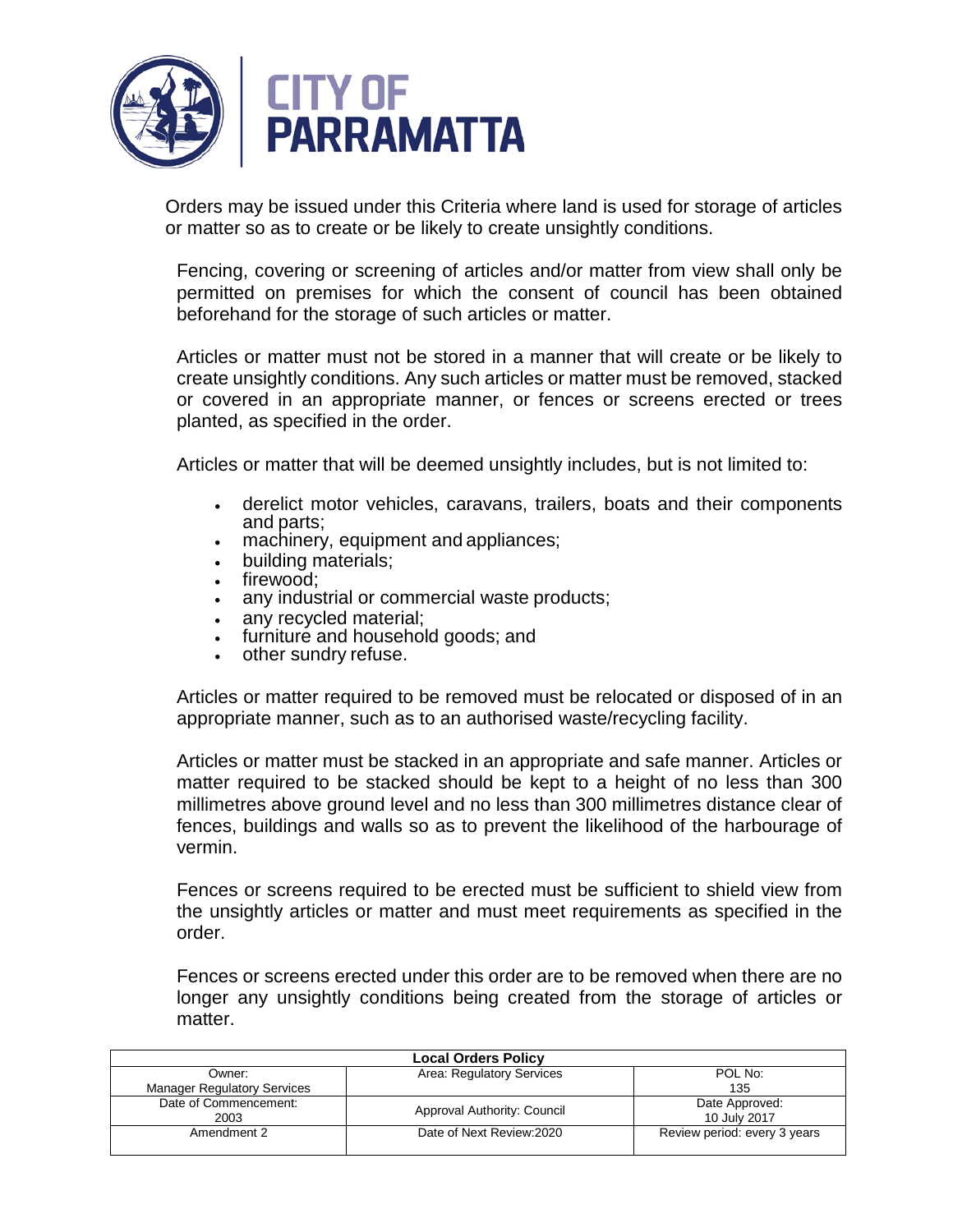

The following general requirements must also be followed in regards to the erection of fences or screens:

- the fencing or screens must be structurally sound,
- the fencing or screens must not be constructed of defective or dangerous materials such as corrugated iron sheets,
- the fencing or screens must not pose a safety risk to the public, and
- the fencing or screens must complement the surrounding amenity and not be unsightly.

## **3.2.6 Order 11 Criteria – Environmental Damage**

Orders may be issued under this Criteria where work carried out on land has caused or is likely to cause physical damage to the environment.

Where physical environmental damage occurs as a result of the flow of water on land.

The natural flow of surface/seepage water must not be impeded unless connected to an approved drainage system. Includes work undertaken, or structure erected, without proper approval, that is obstructing or is likely to obstruct, the natural flow of water along any watercourse.

Council has the option to pursue these matters under the Protection of the Environment Operations Act 1997.

## **3.2.7 Order 12 Criteria – Flow of Surface Water Across Land**

Orders may be issued under this Criteria where water flowing across the surface of land causes or is likely to cause damage to land or buildings.

Surface water across land must be damaging or likely to be damaging land or a building on the land.

#### **3.2.8 Order 15 Criteria – Life Threatening or Public Safety Hazards**

Orders may be issued under this Criteria for any activity carried out on premises that constitutes or is likely to constitute a life threatening hazard or a threat to public health or safety. Such activity must cease to be conducted or not conducted

| <b>Local Orders Policy</b>         |                             |                              |
|------------------------------------|-----------------------------|------------------------------|
| Owner:                             | Area: Regulatory Services   | POL No:                      |
| <b>Manager Regulatory Services</b> |                             | 135                          |
| Date of Commencement:              | Approval Authority: Council | Date Approved:               |
| 2003                               |                             | 10 July 2017                 |
| Amendment 2                        | Date of Next Review: 2020   | Review period: every 3 years |
|                                    |                             |                              |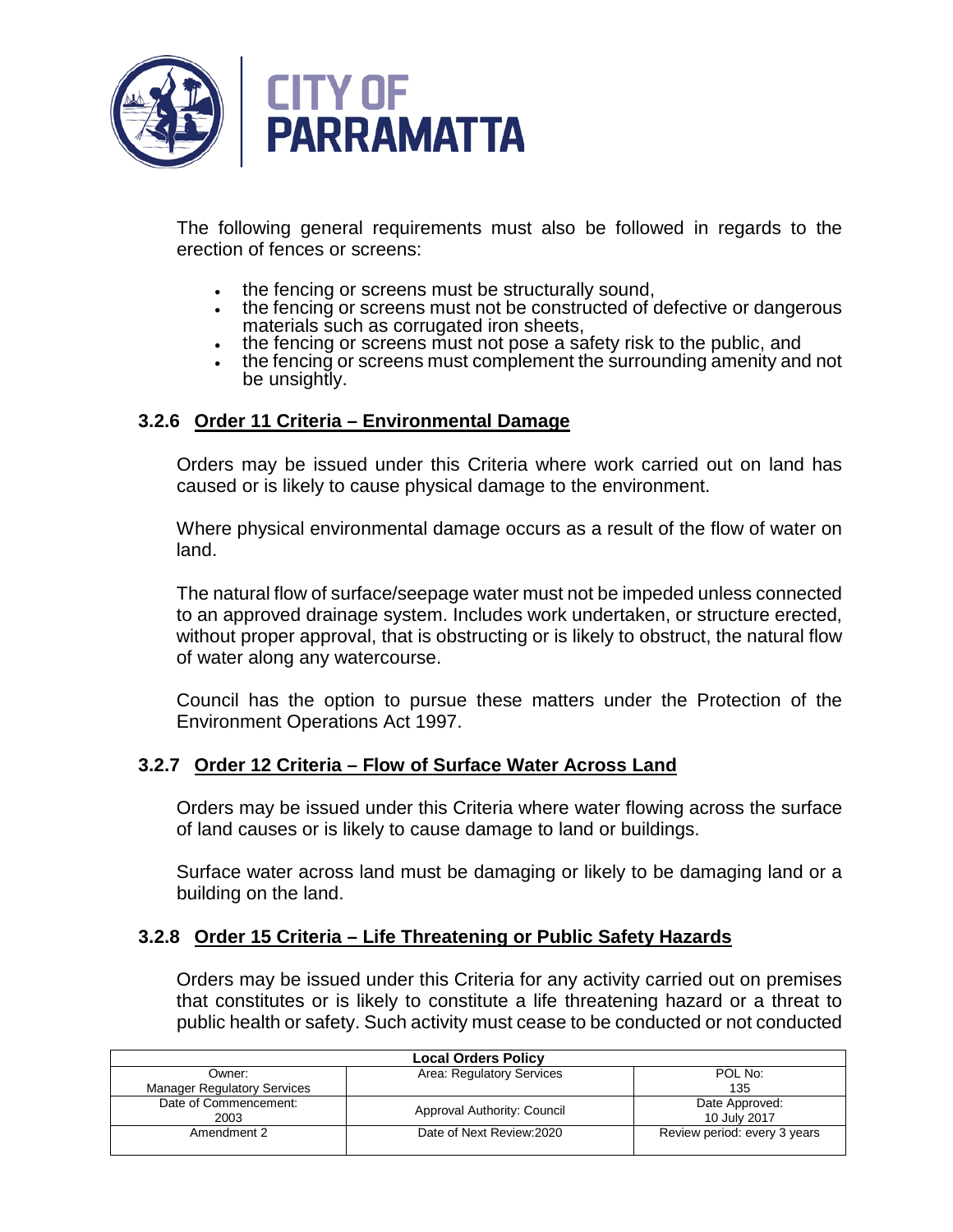

as specified in the order.

## **3.2.9 Order 19 Criteria – Tennis Court Use**

Orders may be issued under this Criteria where use of a tennis court creates actual or likely annoyance or is a threat to the safety of neighbours or users of public space.

Whilst Council recognises the benefits and enjoyment gained from the use of tennis courts, the needs of neighbours and the public are also considered in this order.

Lighting of tennis courts must be adequately shielded from the view of neighbouring residents and passing motorists or users of a public place, so as not to cause an annoyance to neighbours or to the public.

Tennis courts and lighting of tennis courts are not permitted for use between the hours of 10pm and 8am, to prevent the annoyance of neighbouring residents.

## **3.2.10 Order 20 Criteria – Food Handling**

Orders may be issued under this Criteria where food premises, vehicle or article is not in a clean or sanitary condition.

All premises manufacturing, preparing, storing, selling, transporting, processing and/or handling food for human consumption must:

- 1) comply with Food Act 2003, Food Regulation 2004 and Food Standards Code;
- 2) ensure hygiene standards of premises and operators are adequate and appropriate; and
- 3) ensure foodstuffs are handled and stored appropriately.

The following are also relevant to this order:

- a) Food Standards Code
- b) Food Act 2003
- c) Food Regulation 2015

| <b>Local Orders Policy</b>         |                             |                              |
|------------------------------------|-----------------------------|------------------------------|
| Owner:                             | Area: Regulatory Services   | POL No:                      |
| <b>Manager Regulatory Services</b> |                             | 135                          |
| Date of Commencement:              | Approval Authority: Council | Date Approved:               |
| 2003                               |                             | 10 July 2017                 |
| Amendment 2                        | Date of Next Review: 2020   | Review period: every 3 years |
|                                    |                             |                              |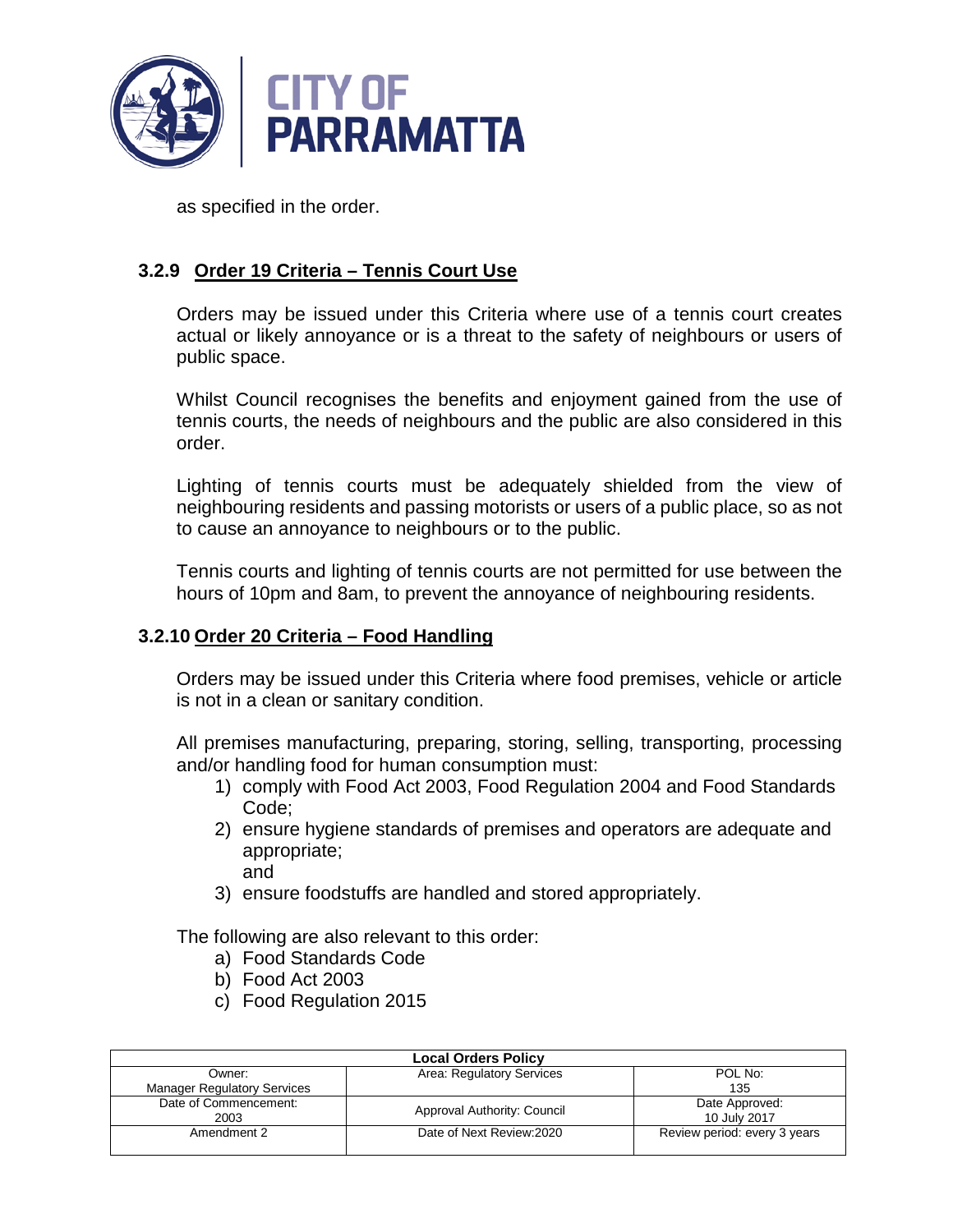

## **3.2.11 Order 21 Criteria – Keeping Land or Premises in a safe or Healthy Condition**

Orders may be issued under this Criteria where land or premises are not in a safe or healthy condition.

## **a) Overgrown vegetation**

Dead or live vegetation must not be accumulated so that it is, or is likely to be, a harbourage for vermin or a fire hazard. Overgrown vegetation, whether dead or alive, should be cut or slashed and the cuttings disposed of in an approved manner, such as composting in an approved compost bin.

In clearing overgrown vegetation, it is important not to:

- a) effect erosion control;
- b) completely remove plants other than weeds;
- c) contravene Council's Tree Preservation order; or
- d) compromise other environmental concerns.

Council expects the owner or occupier of premises to maintain grass and lawns approximately 50 millimetres above the ground surface neatly trimmed to paths, curbing and fence lines. If grass or weeds exceed a height of 300 millimetres above ground level enforcement action may commence. Grass and weeds above this height is considered a likely harbourage for vermin, capable of concealing dangerous objects and generally creating unhealthy and unsafe conditions that may result in an order to be issued.

It is the responsibility of the property owner or occupier to maintain the grassed area between the street boundary and the road verge in a similar condition as described above.

Notes:

- a) The responsibility for the maintenance of Council verges is covered under Council's Verge Mowing Policy.
- b) All materials, rubbish and vegetative matter required to be disposed of or removed from premises should be done so in an approved manner to an authorised waste disposal facility.

| <b>Local Orders Policy</b>         |                             |                              |
|------------------------------------|-----------------------------|------------------------------|
| Owner:                             | Area: Regulatory Services   | POL No:                      |
| <b>Manager Regulatory Services</b> |                             | 135                          |
| Date of Commencement:              | Approval Authority: Council | Date Approved:               |
| 2003                               |                             | 10 July 2017                 |
| Amendment 2                        | Date of Next Review: 2020   | Review period: every 3 years |
|                                    |                             |                              |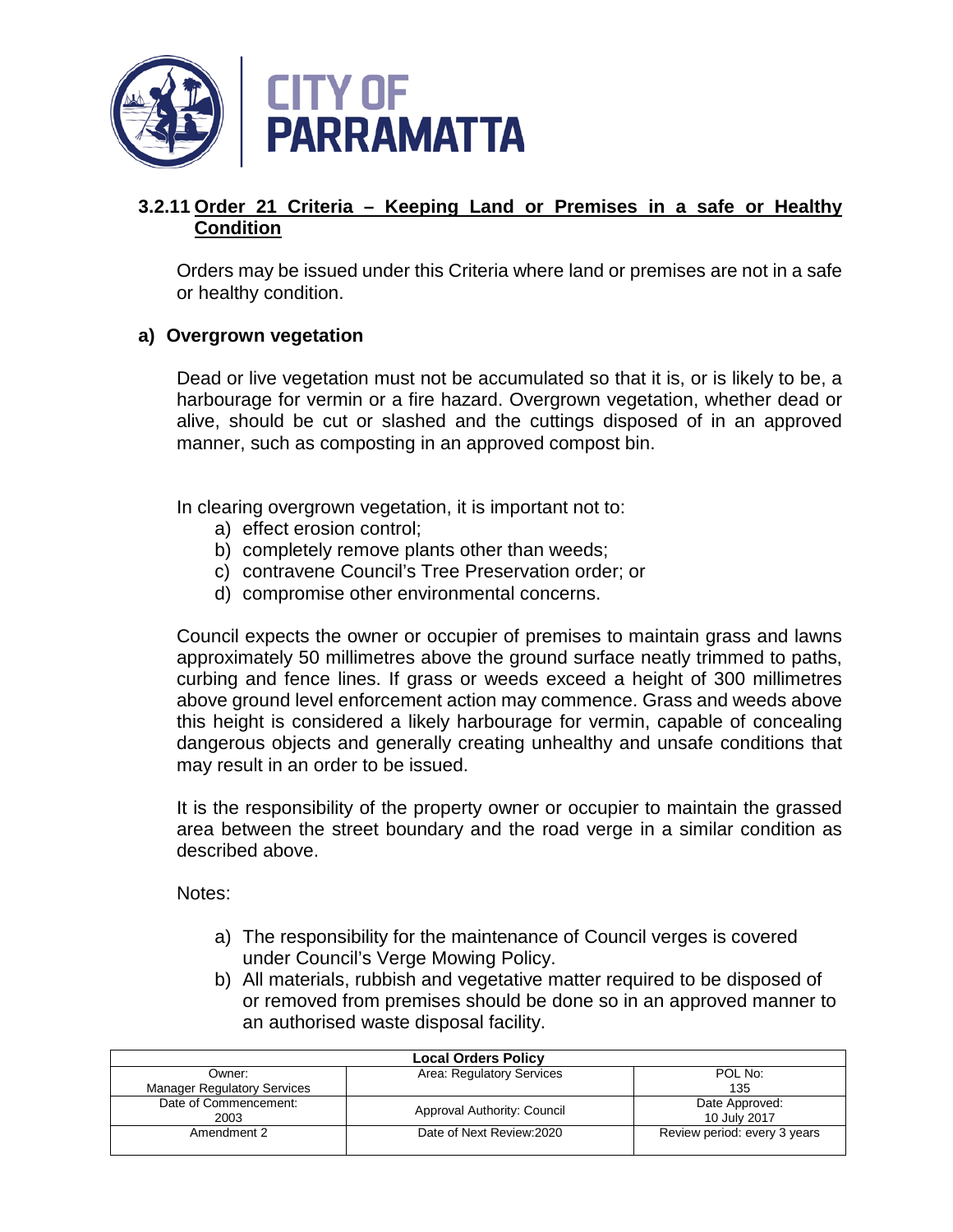

- c) All works should be undertaken by an appropriately qualified tradesperson.
- d) All works must be completed to the satisfaction of Council.

## **b) Waste or other refuse on premises**

Rubbish or refuse must not be accumulated on premises so that it is likely to be a harbourage for vermin, is unsightly, provides a health or safety risk to the owner/s, occupier/s of the land or premises, to the public.

Notes:

- a) All materials, rubbish and vegetative matter required to be disposed of or removed from premises, should be done so in an approved manner, to an authorised waste disposal facility.
- b) All works should be undertaken by an appropriately qualified tradesperson.
- c) All works must be completed to the satisfaction of the council.

## **c) Water quality in private swimming pools/spas**

The water quality in private swimming pools/spas premises must be maintained to a standard that provides safe and healthy conditions.

The occupier of premises shall at all times maintain the swimming pool/spa and all fixtures and fittings in a clean and working condition.

Swimming pools/spas must have a filtration system capable of circulating a volume of water equal to the swimming pool's capacity at least every 8 hours.

The occupier of premises should use a test kit to monitor the levels of free residual chlorine, total chlorine and pH levels in the swimming pool/spa.

Swimming pools/spas water quality standards required to maintain healthy and safe conditions include:

- a) Free residual chlorine 1.0 mg/L minimum
- b) Total chlorine level should never be more than double the free residual chlorine level;

| <b>Local Orders Policy</b>         |                             |                              |  |
|------------------------------------|-----------------------------|------------------------------|--|
| Owner:                             | Area: Regulatory Services   | POL No:                      |  |
| <b>Manager Regulatory Services</b> |                             | 135                          |  |
| Date of Commencement:              | Approval Authority: Council | Date Approved:               |  |
| 2003                               |                             | 10 July 2017                 |  |
| Amendment 2                        | Date of Next Review: 2020   | Review period: every 3 years |  |
|                                    |                             |                              |  |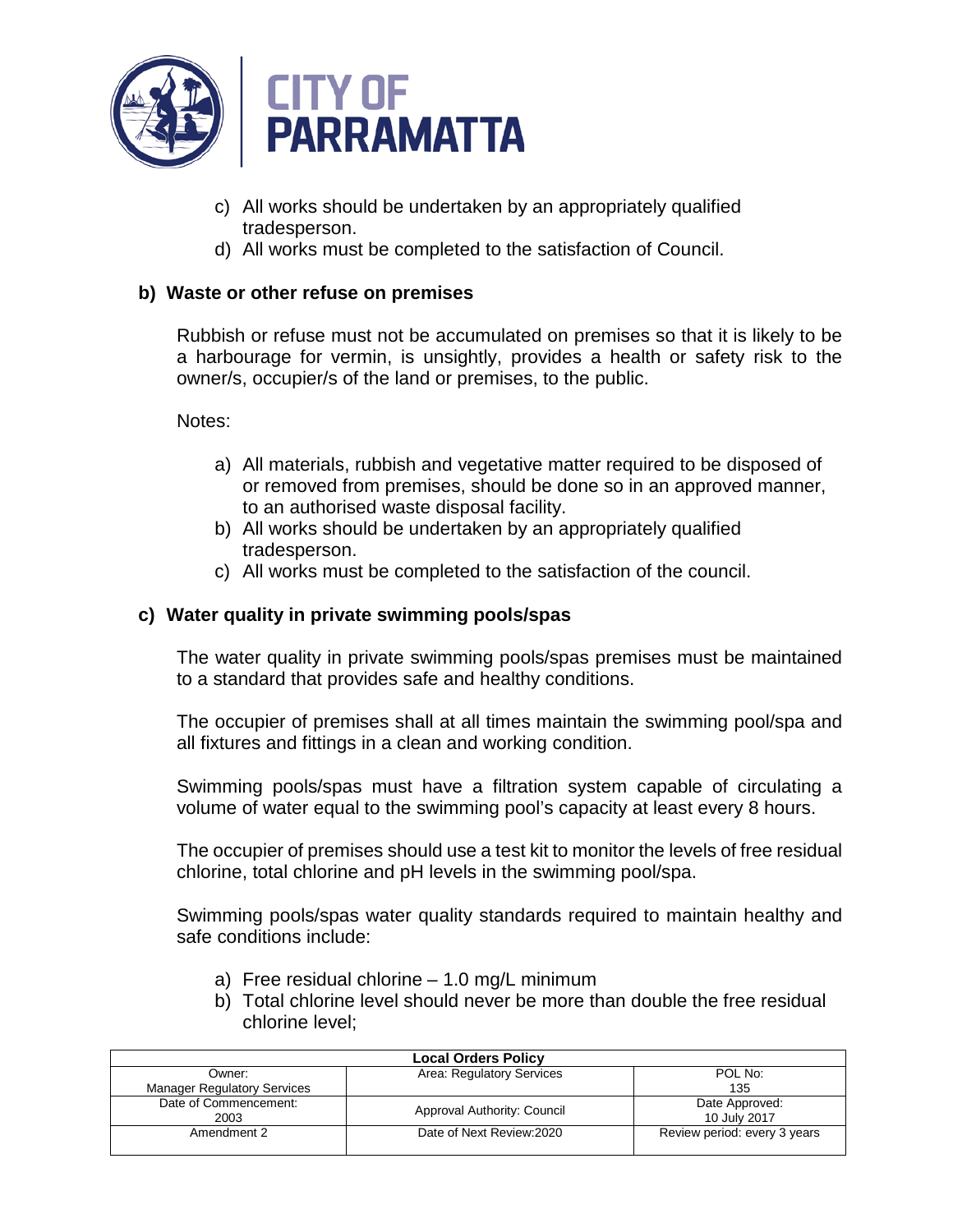

- c) pH level  $-7.2$  to  $7.8$ ;
- d) Total alkalinity  $-60.0$  to 100.0 mg/L.

Swimming pool/spa water must be maintained so as not to provide a breeding ground for mosquitoes.

## **d) Defective floors, walls, ceilings, windows and window glass in residential premises**

Premises should be impervious to moisture such as rain, seepage or rising damp as it promotes the growth of mould, decay and unhealthy, unsafe and unsanitary conditions.

Ceilings, walls, floors, cladding, window frames and window glass of premises must be maintained at all times to an acceptable standard.

Damage to flooring, walls, ceilings, window frames or window glass on premises should be repaired or replaced as necessary to maintain a healthy and safe standard.

Openable windows are to be operational at all times.

## **e) The provision of adequate water supply**

An adequate water supply, in volume and pressure, from Sydney Water must be available to premises at all times to maintain the health and safety of the owner/s or occupiers of the premises.

## **f) The provision of adequate electric power**

All electrical wiring, outlets and switches are to be maintained to a standard not less than that required by the electric supply authority and relevant Australian Standards.

## **g) Bathing, washing or cooking facilities**

Bathing, clothes washing and cooking facilities are required to be provided to all residential buildings to maintain the health of the owner/s or occupier/s of the premises. All plumbing fixtures are to be operational at all times.

| <b>Local Orders Policy</b>         |                             |                              |
|------------------------------------|-----------------------------|------------------------------|
| Owner:                             | Area: Regulatory Services   | POL No:                      |
| <b>Manager Regulatory Services</b> |                             | 135                          |
| Date of Commencement:              |                             | Date Approved:               |
| 2003                               | Approval Authority: Council | 10 July 2017                 |
| Amendment 2                        | Date of Next Review: 2020   | Review period: every 3 years |
|                                    |                             |                              |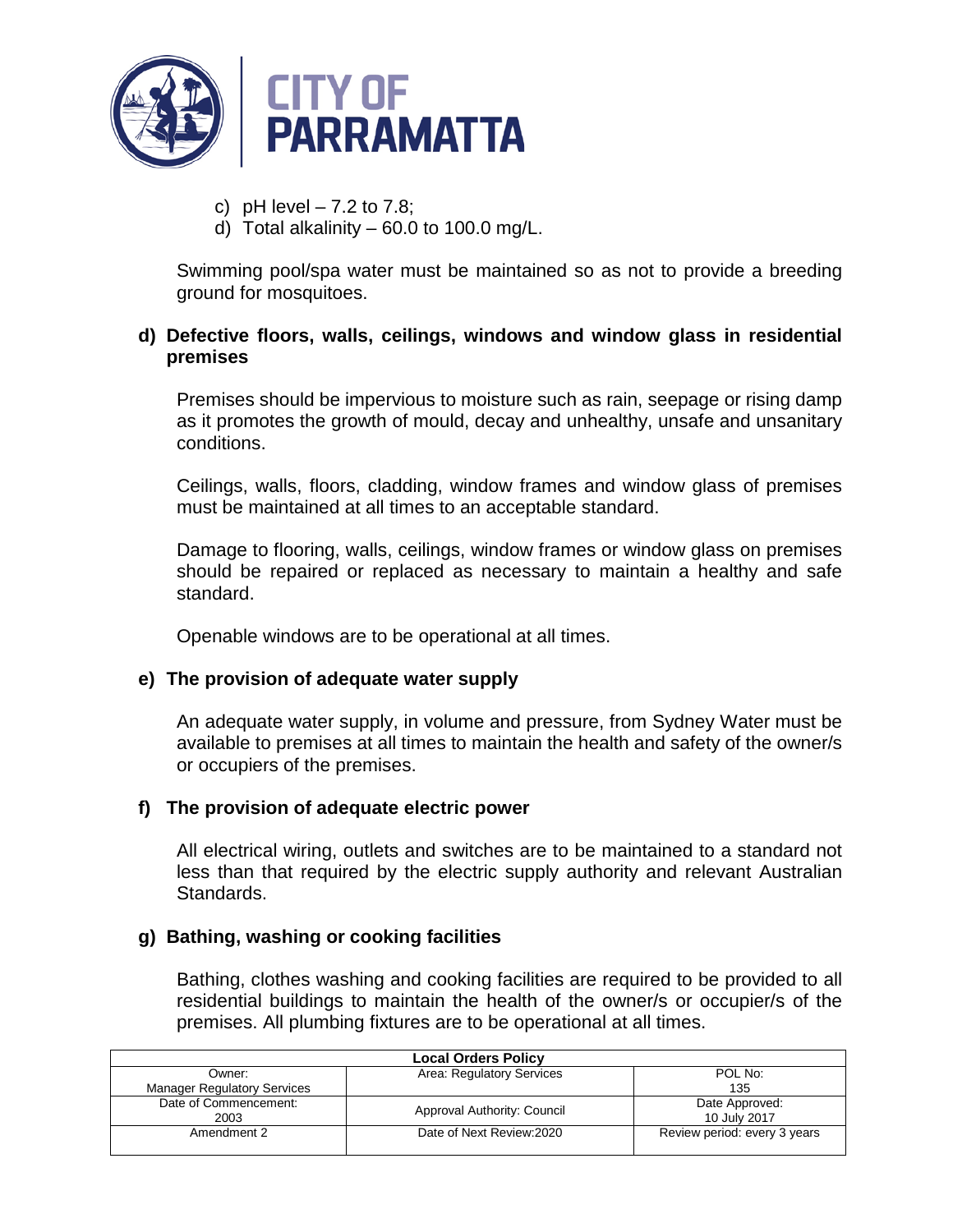

## **h) Roofing, guttering, down-piping, stormwater drainage and/or spouting**

All roofing is to be provided with roof guttering attached to downpipes and downpipes connected to an approved stormwater drainage system.

Roofing, guttering, down-piping, stormwater drainage lines and spouting are to be regularly maintained.

#### **i) Lighting and ventilation**

A habitable room in a residential building must be provided with natural light and ventilation at all times. For this purpose:

- a) each room must be provided with a glazed window, each not less than 10 percent of the floor area of the room with at least half of the window being openable; and
- b) a room or cubicle used for sleeping purposes must have a minimum floor area of 5.5 metres squared per person with a minimum of 2 metres squared for each additional person.

## **3.2.12 Order 22 Criteria – Disposal of Waste on Land**

Orders may be issued under this Criteria where waste is present or generated on the land or premises and is not being dealt with satisfactorily.

All waste is to be disposed of at an approved waste transfer station or depot, unless otherwise approved by a development approval.

Premises must be provided with approved receptacles that are impervious with close fitting lids for the containment of waste on premises.

Premises must also be provided with adequate waste container storing facilities.

Other requirements as specified in the order.

| <b>Local Orders Policy</b>         |                             |                              |
|------------------------------------|-----------------------------|------------------------------|
| Owner:                             | Area: Regulatory Services   | POL No:                      |
| <b>Manager Regulatory Services</b> |                             | 135                          |
| Date of Commencement:              | Approval Authority: Council | Date Approved:               |
| 2003                               |                             | 10 July 2017                 |
| Amendment 2                        | Date of Next Review: 2020   | Review period: every 3 years |
|                                    |                             |                              |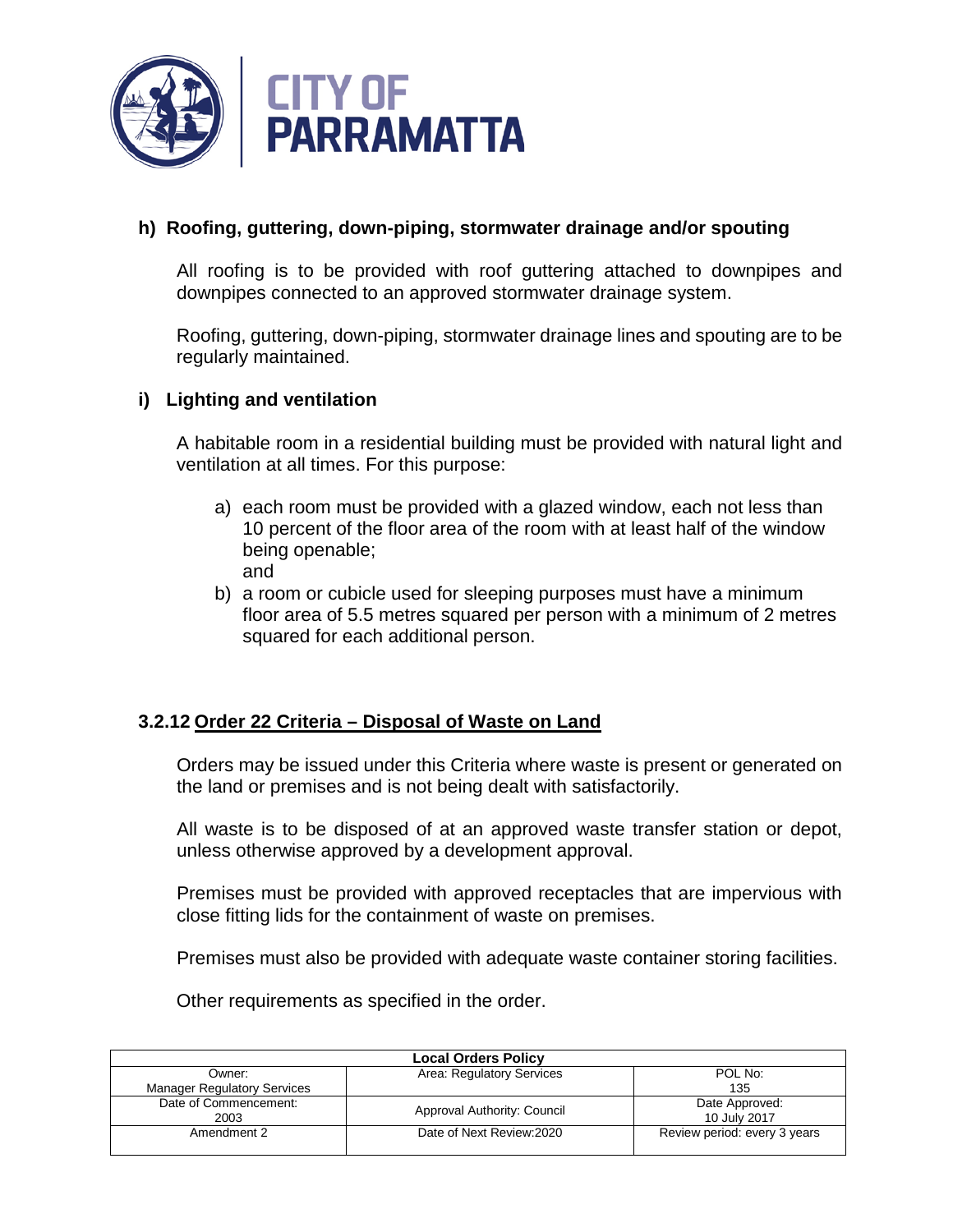

Notes:

- a) All materials, rubbish and vegetative matter required to be disposed of or removed from premises, should be done so in an approved manner to an authorised waste disposal facility.
- b) All works should be undertaken by an appropriately qualified tradesperson.
- c) All works must be completed to the satisfaction of Council.

## **3.2.13 Order 23 and 24 Criteria – Sewerage System Connectors**

Orders may be issued under this Criteria where premises are within 75m of a sewage connection and are required by Sydney Water to make a connection.

Premises should be connected to the water supply in accordance with Sydney Water's requirements and the relevant Australian Standards.

Premises should be connected to the sewerage system in accordance with Sydney Water's requirements and the relevant Australian Standards.

## **2.3.14 Order 25 Criteria – Human Waste**

Orders may be issued under this Criteria in order to protect public health in relation to human waste disposal.

All human waste is required to be disposed of via the sewerage system of Sydney Water.

Council may direct the removal and/or decommissioning of a human waste facility such as a septic tank upon connection of the premises to a sewer.

## **2.3.15 Order 27 Criteria – Obstructing a Public Place**

Orders may be issued under this Criteria where an object or matter is causing or is like to cause an obstruction or encroachment on public land.

Objects or matter must not obstruct or encroach upon a public place, or cause danger, annoyance or inconvenience to the public.

Examples of objects or matter under this order may include, but is not limited to:

| <b>Local Orders Policy</b>         |                             |                              |
|------------------------------------|-----------------------------|------------------------------|
| Owner:                             | Area: Regulatory Services   | POL No:                      |
| <b>Manager Regulatory Services</b> |                             | 135                          |
| Date of Commencement:              | Approval Authority: Council | Date Approved:               |
| 2003                               |                             | 10 July 2017                 |
| Amendment 2                        | Date of Next Review: 2020   | Review period: every 3 years |
|                                    |                             |                              |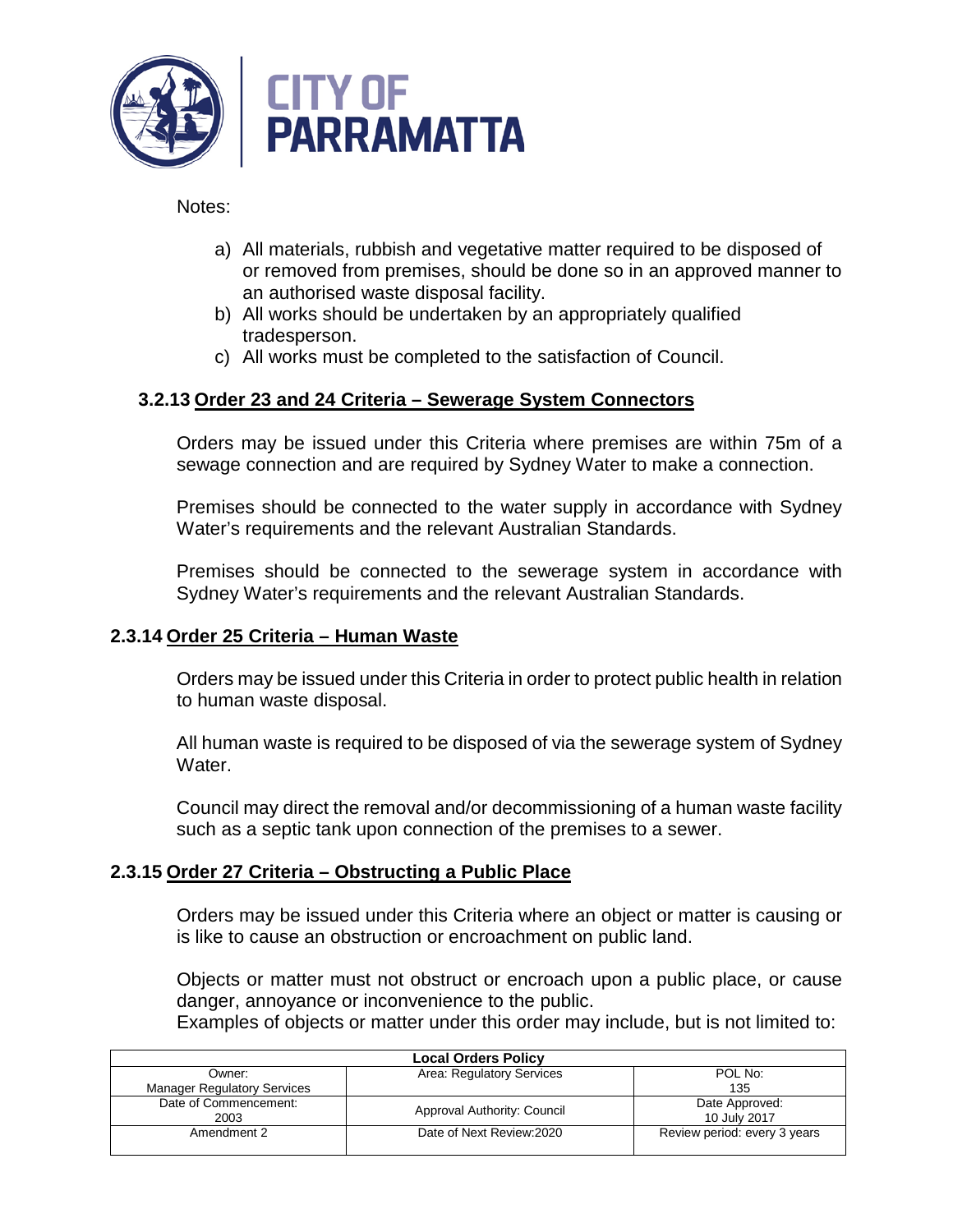

- a) unauthorised site sheds and work caravans;
- b) unauthorised structures on or over a public place;
- c) unauthorised vehicles, materials and equipment;
- d) unauthorised footpaths, crossings and driveways;
- e) protruding tree or plant growth;
- f) unauthorised signage;
- g) gates that open outwards from a property;
- h) garbage skips, unless approved; and
- i) storage or accumulation of material, including waste.

## **3.2.16 Order 28 Criteria – Damage to a Public Place**

Orders may be issued under this Criteria where damage to a public place is actual or likely.

Damage to a public place must be prevented by installation of appropriate barriers and/or work practices, or other requirements. Council will require satisfactory repair or replacement of damaged areas.

Examples of activities where this order may apply include:

- a) a road opened without a permit;
- b) unauthorised use of a driveway, footpath, or other roadworks causing or likely to cause damage to the public area;
- c) an unauthorised site shed or work caravan;
- d) unpermitted use of a crane;
- e) the erection of an unauthorised structure on a public place;
- f) the storage of building materials, plants and equipment on a public place and/or adjacent to trees or driplines; and
- g) stormwater discharge onto a public road, other than by an approved storm water kerb outlet.

## **3.2.17 Order 29 Criteria – Structures Over or Under a Public Place**

An order may be issued under this Criteria where it is in the public interest to require the alteration or repair of a work or structure on, over or under a public place.

| <b>Local Orders Policy</b>         |                             |                              |
|------------------------------------|-----------------------------|------------------------------|
| Owner:                             | Area: Regulatory Services   | POL No:                      |
| <b>Manager Regulatory Services</b> |                             | 135                          |
| Date of Commencement:              | Approval Authority: Council | Date Approved:               |
| 2003                               |                             | 10 July 2017                 |
| Amendment 2                        | Date of Next Review: 2020   | Review period: every 3 years |
|                                    |                             |                              |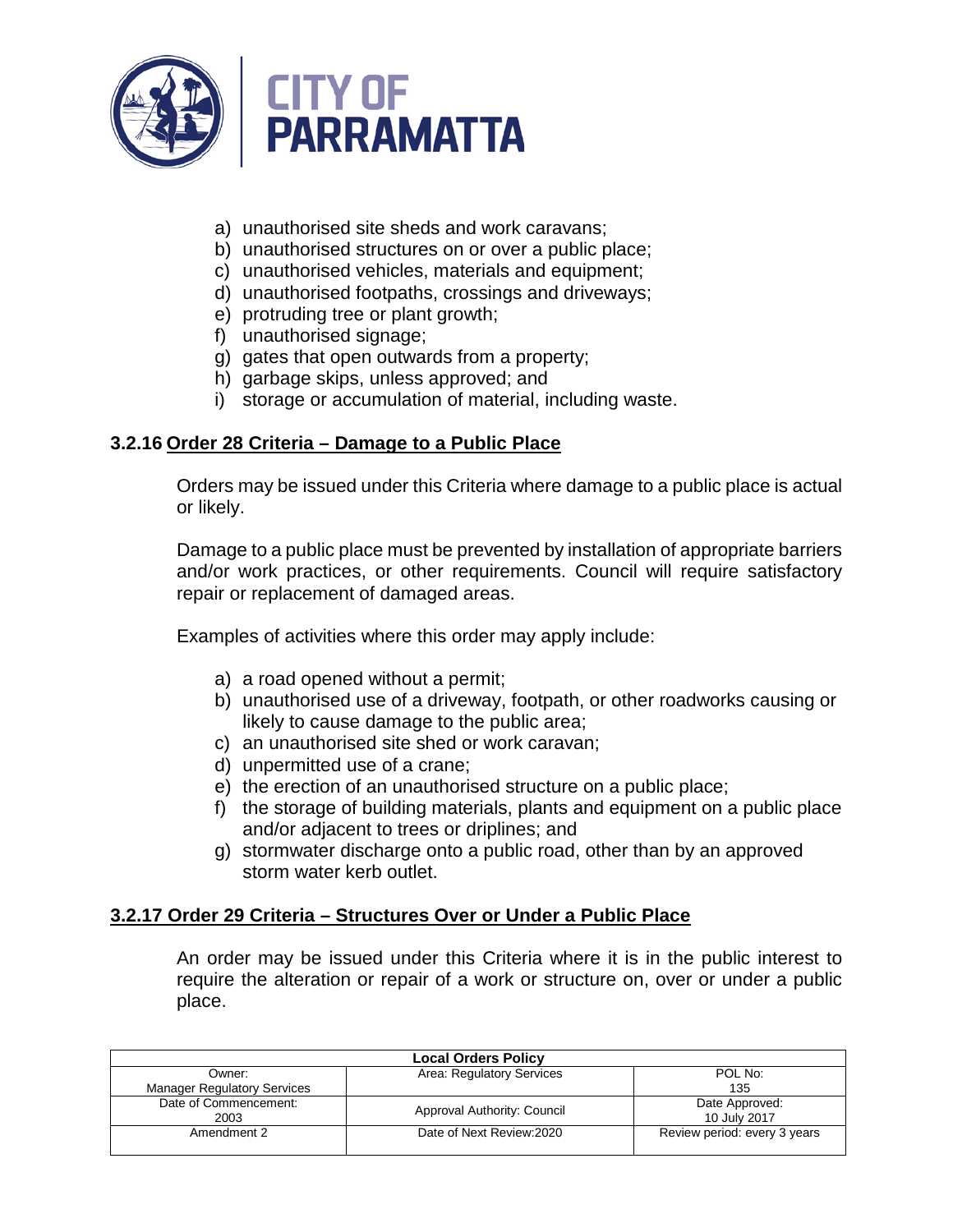

Examples of works or structures to which this order may apply are:

- a) Shop awnings;
- b) Pedestrian overpasses or pedestrian underpasses;
- c) Hoardings;
- d) Utilities (permanent or temporary);
- e) Low electricity cables;
- f) Stormwater pits and grates;
- g) Advertising structures;
- h) Bus shelters; and
- i) Any other structure or work.

## **3.2.18 Order 30 Criteria – Complying with an Approval**

Orders may be issued under this Criteria where an Approval under the relevant Act or Policy is not being complied with.

All requirements, terms and conditions of an approval are to be complied with, pursuant to relevant legislation.

Examples of approvals that may be required are:

- a) Installation of a manufactured home, moveable dwelling or associated structure on land;
- b) Installation of a temporary structure on land;
- c) Use a building or temporary structure as a place of public entertainment or permit its use as a place of public entertainment;
- d) Place a waste storage container in a public place;
- e) Operate a system of sewerage management;
- f) Engage in a trade or business;
- g) Direct or procure a theatrical, musical or other entertainment for the public;
- h) Playing of a musical instrument or sing for fee or reward;
- i) Set up, operate or use a loudspeaker or sound amplifying device, excluding spruiking, which is not permitted;
- j) Deliver a public address or hold a religious service or public meeting;
- k) Swing or hoist goods across or over any part of a public road by means of lift, hoist or tackle projecting over the footway;

| <b>Local Orders Policy</b>         |                             |                              |
|------------------------------------|-----------------------------|------------------------------|
| Owner:                             | Area: Regulatory Services   | POL No:                      |
| <b>Manager Regulatory Services</b> |                             | 135                          |
| Date of Commencement:              | Approval Authority: Council | Date Approved:               |
| 2003                               |                             | 10 July 2017                 |
| Amendment 2                        | Date of Next Review: 2020   | Review period: every 3 years |
|                                    |                             |                              |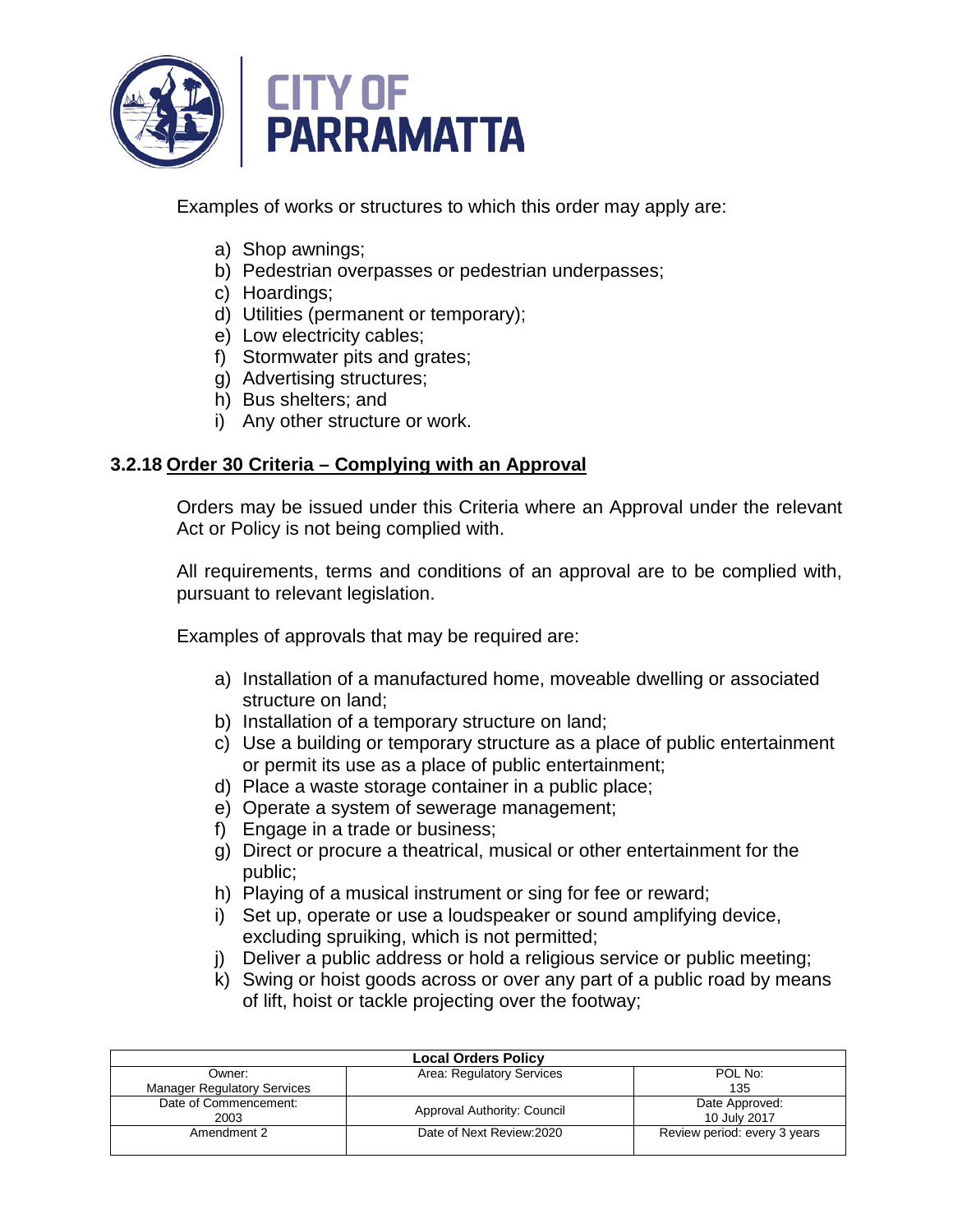

- l) Expose or allow to be exposed (whether for sale or otherwise) in or on or so as to overhang any part of the road or outside a shop window or doorway abutting the road, or hang an article beneath an awning over the road;
- m) Operate a public car park;
- n) Operate a caravan park or camping ground;
- o) Operate a manufactured home estate;
- p) Install or operate amusement devices;
- q) Operate an undertaker's business; and
- r) Operate a mortuary

## **4 Related Legislation, Strategies, Plans or Policies**

The following Acts and Regulations are the guiding legislation for regulatory matters they include:

- Local Government Act 1993 & Regulations
- Environmental Planning & Assessment Act 1979 & Regulations
- Protection of the Environment Operation Act 1997 & regulations

The following Council strategies, plans and policies are also relevant to this policy:

- Staff Delegations Determinations regarding enforcement action will be made in accordance with this policy and relevant delegation criteria including all relevant Acts and Regulations as defined under Delegation/s.
- Regulatory Services Enforcement Policy No 306
- Standard Operating Procedures

## **5 Definitions**

The following defined terms are used in this policy:

#### *Authorised Officer*

A City of Parramatta Council staff member with delegated authority to authorise certain Council officers under relevant legislation in order for them to carry out their duties and take necessary action.

| <b>Local Orders Policy</b>         |                             |                              |
|------------------------------------|-----------------------------|------------------------------|
| Owner:                             | Area: Regulatory Services   | POL No:                      |
| <b>Manager Regulatory Services</b> |                             | 135                          |
| Date of Commencement:              | Approval Authority: Council | Date Approved:               |
| 2003                               |                             | 10 July 2017                 |
| Amendment 2                        | Date of Next Review: 2020   | Review period: every 3 years |
|                                    |                             |                              |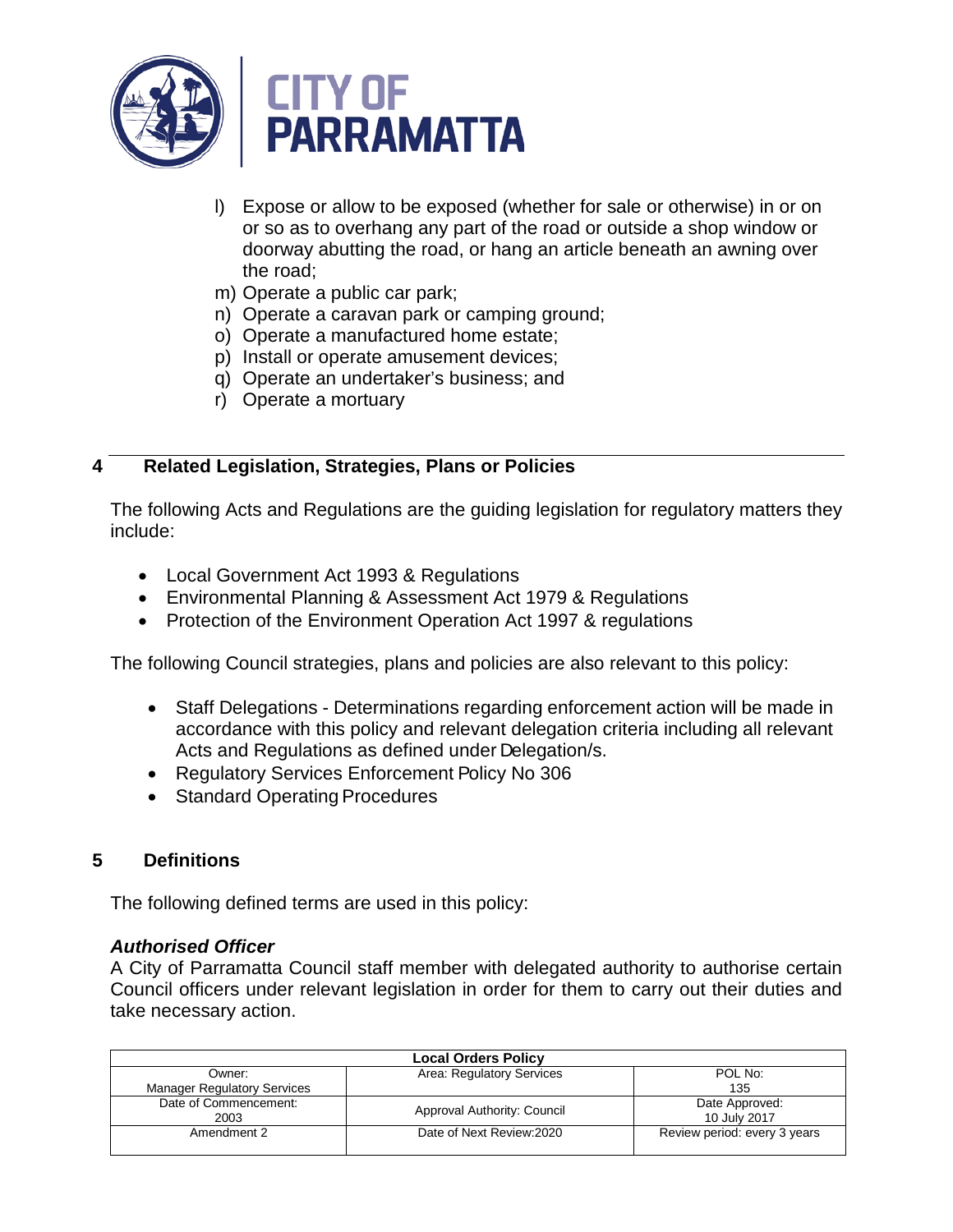

All Council officers carrying out regulatory inspections on private land will:

- Have delegation to enter premises and carry out investigations as specified in Council's Instrument of Delegations and subdelegations;
- Be authorised by Council where this is required under specific legislation to permit inspections on private property;
- Carry photographic identification demonstrating authorisation to enter premises and private lands under each specific Act; and
- Carry documentation or certificates of authority where required by the legislation being implemented.

## *Boarding house*

Takes the meaning given in the Parramatta Local Environmental Plan (LEP) 2011.

## *Civil Proceedings*

Civil Proceeds include

- Notices and orders issued by Council pursuant to various legislation;
- Class 4 proceedings before the Land & Environment Court, seeking an order of the Court to remedy or strain a breach of the EPAA (Section 123), the LGA (Section 673), the POEO (Sections 252 & 253), or any other Act, if the breach is causing or is likely to cause harm to the environment;and
- Interlocutory relief for matters causing, or with the reasonable potential to cause, serious environmental harm. In such proceedings it is likely the Council would be required to provide an undertaking as to damages.

## *Court Attendance Notice (CAN)*

Means a court attendance notice issued and filed in accordance with the Criminal Procedure Act 1986. A CAN may be used to commence summary proceedings in the local court. A CAN specifies the offence and its essential particulars as well as the address of the court where the matter is to be heard. If a person does not attend court on the day specified in a CAN, a warrant may be issued for the arrest of the person or the matter may be dealt with in the absence of the person.

## *Criminal Proceedings*

Criminal proceedings include

- Issuing a PIN;
- Prosecuting the offence in the Local Court by issuing a CAN;and
- Prosecuting the offence in the Land & Environment Court in its summary jurisdiction (Class 5)

| <b>Local Orders Policy</b>         |                             |                              |
|------------------------------------|-----------------------------|------------------------------|
| Owner:                             | Area: Regulatory Services   | POL No:                      |
| <b>Manager Regulatory Services</b> |                             | 135                          |
| Date of Commencement:              | Approval Authority: Council | Date Approved:               |
| 2003                               |                             | 10 July 2017                 |
| Amendment 2                        | Date of Next Review: 2020   | Review period: every 3 years |
|                                    |                             |                              |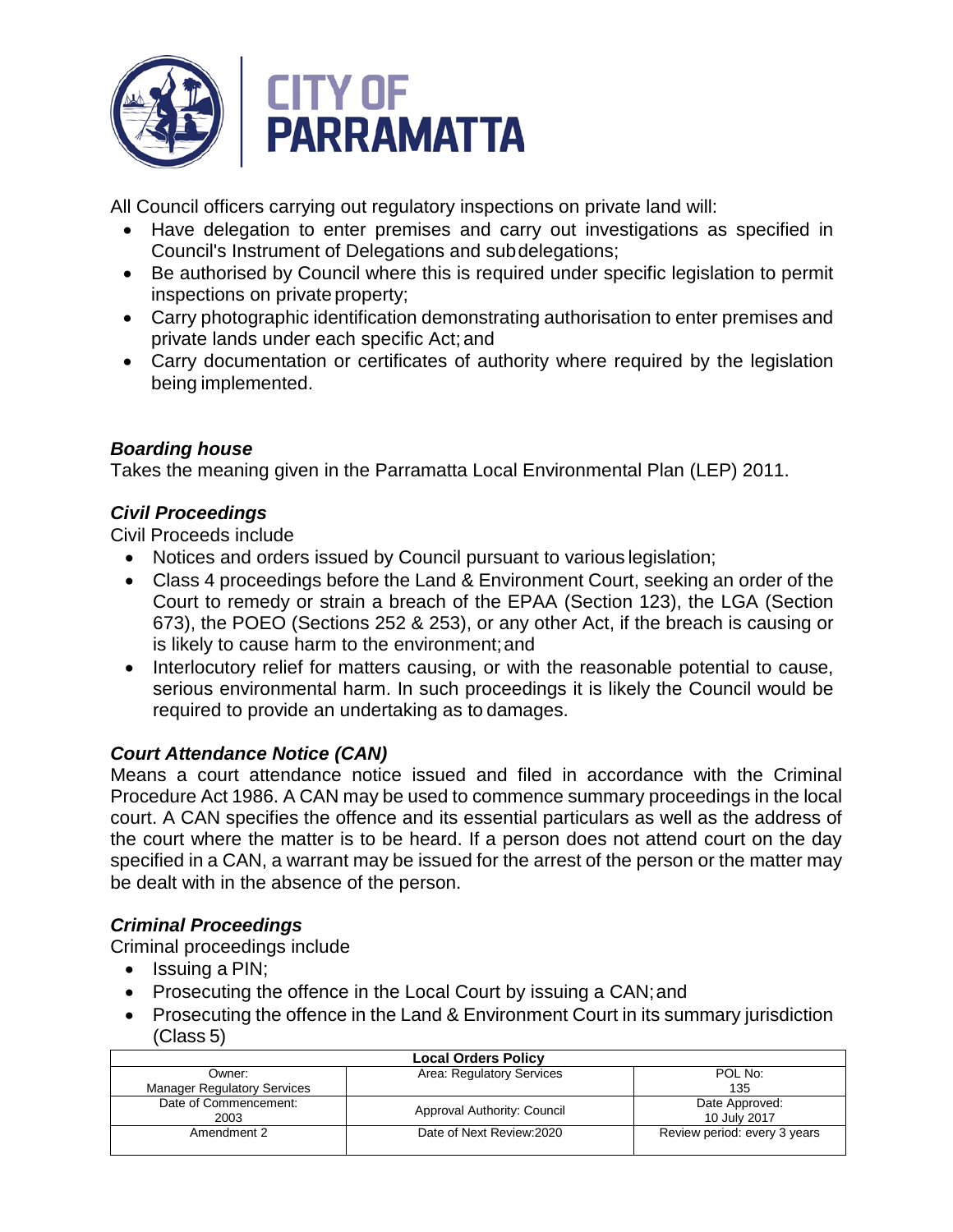

# *Defendant*

Means the accused person against whom criminal proceedings are brought.

# *EPAA*

Means the Environmental Planning and Assessment Act 1979.

# *GIPA*

Means Government Information (Public Access) Act 2009.

# *LGA*

Means the Local Government Act 1993.

## *Penalty Infringement Notice (PIN)*

Means penalty infringement notice. Sometimes referred to as an 'on-the-spot' fine. PINs may only be issued for prescribed offences and the value of the fine is also prescribed by legislation.

## *POEO*

Means the Protection of the Environment Operations Act 1997.

## *Respondent*

Means the party against whom civil proceedings are brought in the Land & Environment Court.

## *Unlawful activity*

Means any activity or work that has been or is being carried out;

- contrary to a legislative provision regulating a particular activity or work
- contrary to an environmental planning instrument that regulates the activities or work that can be carried out on particular land;
- without a required development consent, approval, permission, direction, permit or licence; and/or
- contrary to the terms or conditions of a development consent, approval, permit or licence.

## **6 History**

| <b>Local Orders Policy</b>         |                             |                              |
|------------------------------------|-----------------------------|------------------------------|
| Owner:                             | Area: Regulatory Services   | POL No:                      |
| <b>Manager Regulatory Services</b> |                             | 135                          |
| Date of Commencement:              | Approval Authority: Council | Date Approved:               |
| 2003                               |                             | 10 July 2017                 |
| Amendment 2                        | Date of Next Review: 2020   | Review period: every 3 years |
|                                    |                             |                              |